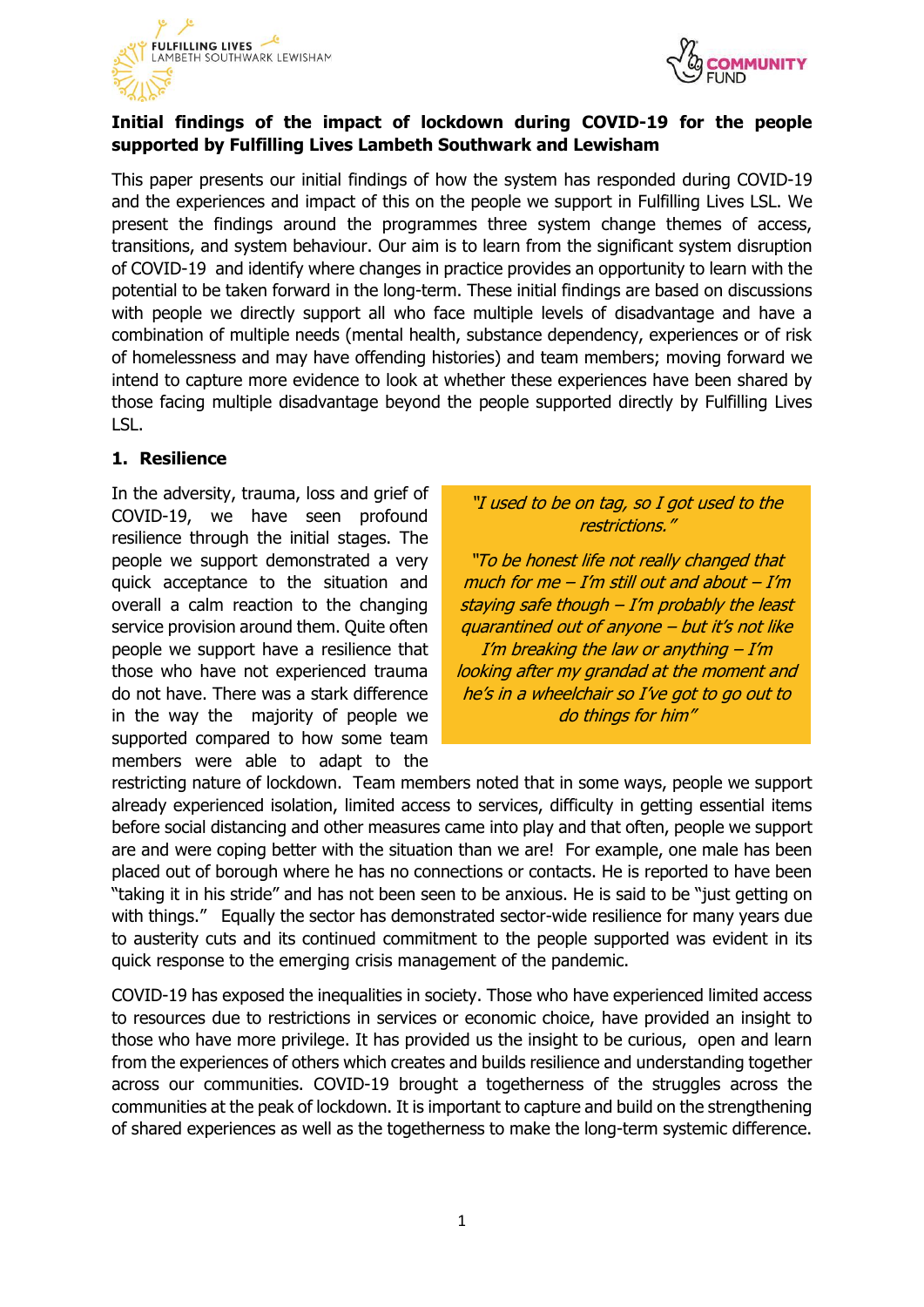



# **1 Access**

#### **1.1 Changes to those accessing drug treatment**

A priority identified through the learning of the programme is the difficulty to access treatment particularly for women who face multiple levels of disadvantage. Despite the well-intentioned services, system design has been for the majority and often that is a male dominated environment which has created barriers of access to treatment for women in some of our boroughs.

Drug treatment services have mainly shifted to telephone-based support and appointments and have suspended support and recovery groups. Those who already take home their medication are now given a longer take-home supply and

"Got a nice telly – lots of DVDs and music – night staff ordered us a Nintendo to play super Nintendo – spending money on things for entertainment instead of me spending my money on drugs its good"

"I love the wellbeing pack: I love the puzzle, pencils, receipts, tips and the exercise. It nice to know that people are thinking about you, it's the thought that counts"

those who are on supervised consumption have moved to unsupervised and get a longer takehome supply. Prescriptions are sent to the local pharmacy.

As a result of the statutory drug services' new approach to working during COVID-19, people we support, and their link workers have reported the following positive experiences:

- Experienced less stigma through not physically attending services, as there can be fear of judgement when attending services and in face-to-face conversations
- Easier and safer for women to access services due to the new assessment/remote working
- Trusting the person to self-manage their medications there are early indicators that this has enabled greater ownership for the person we support to manage their medication, not requiring as much control from drug services
- It has been easier to re-engage with treatment due to streamlining of services

Since the COVID-19 crisis began, 4 women in Lambeth are scripted who were not previously scripted, known as "hard to reach" and one woman has been re-scripted.

Overall the women who have experienced telephone assessments for OST found the process to be more accessible than the previous queuing system; two females we support fed back that they both much preferred the telephone assessment followed by seeing the doctor because they didn't have to 'spend hours hanging around'. We know from previous surveys and discussions with the females we support that being a male dominated environment, restricted access and queues have all contributed to being a significant barrier.

"There are less problems, I get to speak to the person I need to talk to quicker, before I would have to keep calling, waiting until I heard back from them".

Female talking about drug services

Team members believe that the motivation for some people we support to go on OST comes partly because the change in situation has prompted some to want to change their lifestyle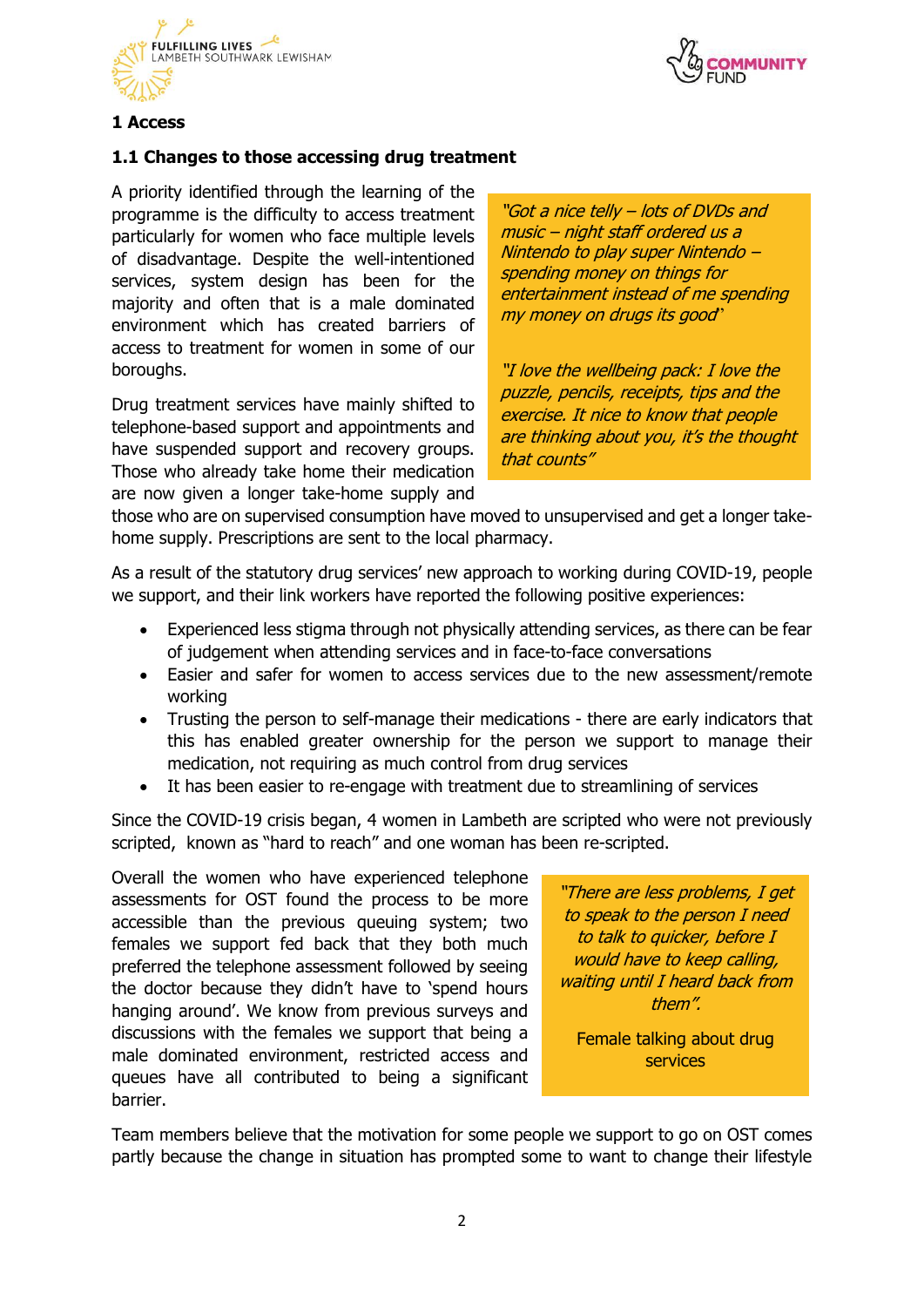



and some have faced difficulty in how they would normally earn their money during the quarantine.

Trust and the use of a harm minimisation approach have enabled a safer way of working and a responsiveness to more open conversations. People we support have been given the trust to manage longer scripts and team members report that this has, overall, been met with a positive response by the people we support. Services have been proactive in reaching out to people we support and there appears to be regular communication between services and with those who are at risk of overdosing, ensuring contact with drug services is maintained. This includes advising and reminding them of potential harm from overdosing. Naloxone has been provided to people we support on a script and support on how to use it has been prioritised. Lock boxes are being provided, where needed, for people we support to take home and store medication.

There is initial evidence that some of these changes introduced in response to COVID-19 are enabling people we support who are often regarded as "hard to reach" access drug services where they may have struggled to get or maintain a script in the past. The situation with COVID-19 has highlighted that drug services flexible and trusting approach has had a positive impact on those facing a greater level of disadvantage and have different types of needs access to drug services.

''Detox fell through due to COVID-19– the option is not open, and I was so close to going detox and then this happen it happen so quickly. I was getting ready to go detox then at the last minute everything changed. But I can turn around and say that it has enabled me to look at my health and I have been able to cut back on alcohol. I have turned it in to an opportunity to try to not drink anymore. I will keep on going until the services are back open, I may stop drinking completely and may not need to go back to detox.''

One of the most negative changes in London was the loss of detox options, due to the detox hospital being used for overflow of hospital patients. The quote from somebody we support on the left demonstrates how the withdrawal of this option has impacted people we support.

#### **1.2 Access for domestic violence support**

"'Waiting on seeing to when services are going to reopen makes me feel a bit lost, it like boiling a kettle and waiting for it boil and then it stops boiling. I will say it is frustrating and in the same hand I feel powerless - there nothing I can do to change it. It's not up to me when services are going to open and there nothing, I can do to change the situation.''

COVID-19 affected all levels of service provision and those hidden were at greater risk. COVID-19 responded significantly well to those that were very visibly in need of support, which required an immediate coordinated response such as the hotel provision to those sleeping on the streets. Those much more hidden such as those vulnerable groups in care homes, supported living and those in their own homes suffering as victim of domestic violence required a different

response. The traditional safety nets had been removed with a greater risk of the level of coercion and control being experienced. For example, team members were having conversations over the phone whilst the perpetrator of violence was in the home, rather than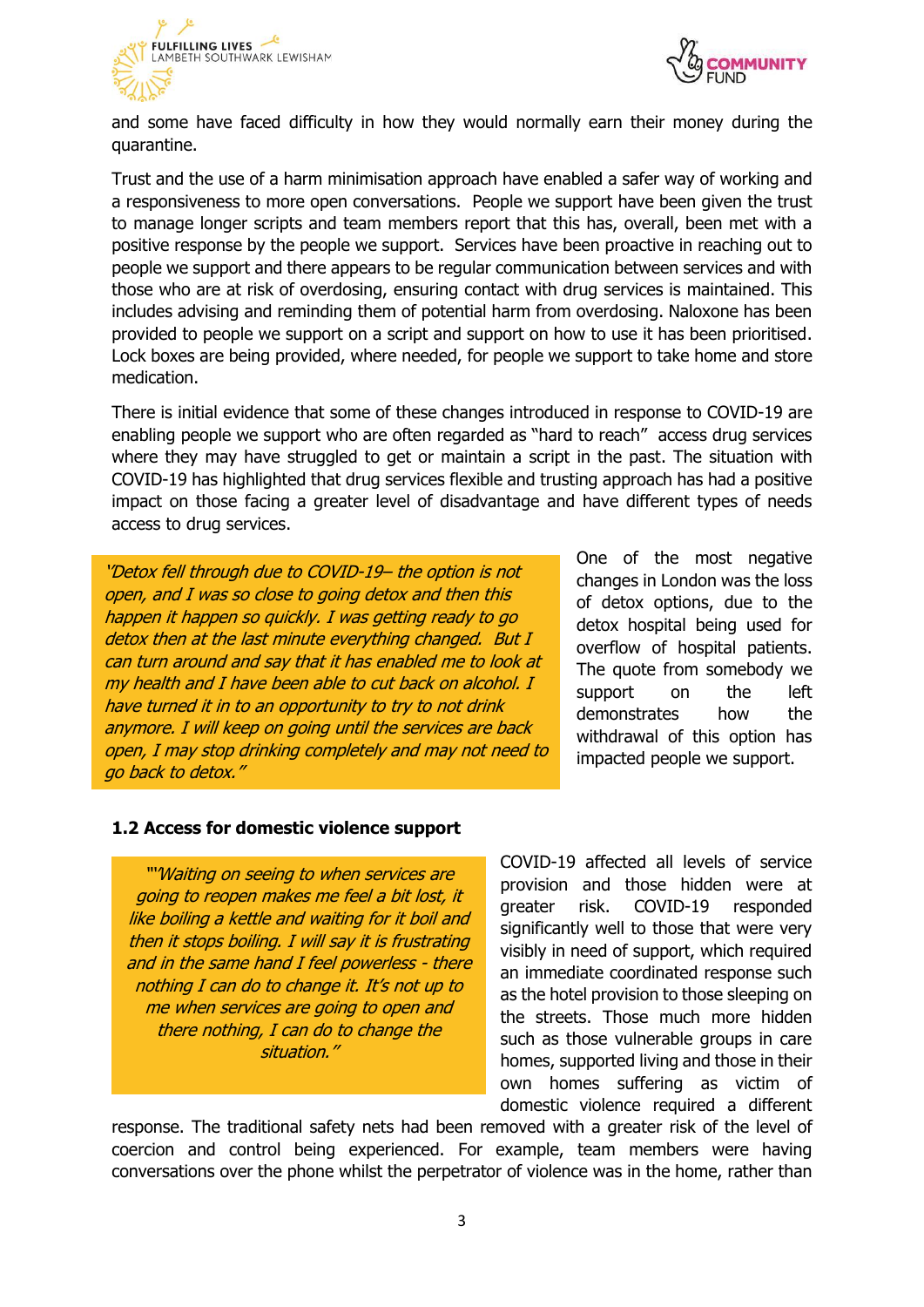



meeting the people we support separately outside in coffee shops as we usually would. Fulfilling Lives LSL recognises that at the present time there is a heightened risk for women who experience domestic violence as they may continue to be isolated from their safety net and spend more time with the person who is violent towards them in isolation. Initially, it had been a challenge to formulate our responses to safeguard the people we support. COVID-19 has cut across so many different system barriers that working collaboratively allowed us to learn from others drawing on guidance produced by other Fulfilling Lives programme.

# **2 Transitions**

Fulfilling Lives focuses on transitions as the system is very much set up as a pathway with lots of different relationships having to be formed. We focus on not only the physical transitions through different services within the system but also seek to understand the psychological transitions, which can be particularly challenging bearing in mind the effects that trauma can have on the way people trust and form attachments. The ability to transition our service easily to a remote service provision reflected the flexibility of our approach and the relationships that have been formed between our team members and the people we support.

Due to the circumstances around COVID-19, there have been 3 instances where people we support have experienced a physical transition with their housing, the processes around this have been different and led to better outcomes than they may have in other circumstances.

Two people we support were discharged from hospital and into supported accommodation (a care home and a hospital overflow service). Link Workers feel that in other circumstances, they would have been discharged more quickly into the community. Without the time taken for the planning, multi-agency coordination and careful consideration of the best type of accommodation for the long term due to COVID-19, this could have quickly led to an increased risk of homelessness.

Fulfilling Lives is designed to work with a flexible approach and mitigate risks whilst capturing the learning. One woman who was formerly homeless stayed in a hotel (paid for by Fulfilling Lives LSL) whilst the Vulnerable Adults Pathway (VAP) arranged a bed space in a hostel. The VAP were more flexible than they had been in other circumstances and did not require written consent from her or a CHAIN number to accept her referral. She has successfully sustained her place at the project so far. There is potential to continue with this flexibility and proactive approach to supporting people facing multiple disadvantages into housing beyond COVID-19.

Consideration of an individual's situation, presenting needs and historical context to provide a personalised long-term housing offer, will mean fewer transitions and greater stability for the individual and for the housing system. This approach is particularly important in the context of a person who has faced multiple levels of disadvantage; blanket offers of housing have often proved they do not work with the people we support. A collaborative response to emergency provision enabling easier access should also be in place so those who end up onto the streets are picked up by services more quickly to reduce the trauma associated with the experience of homelessness.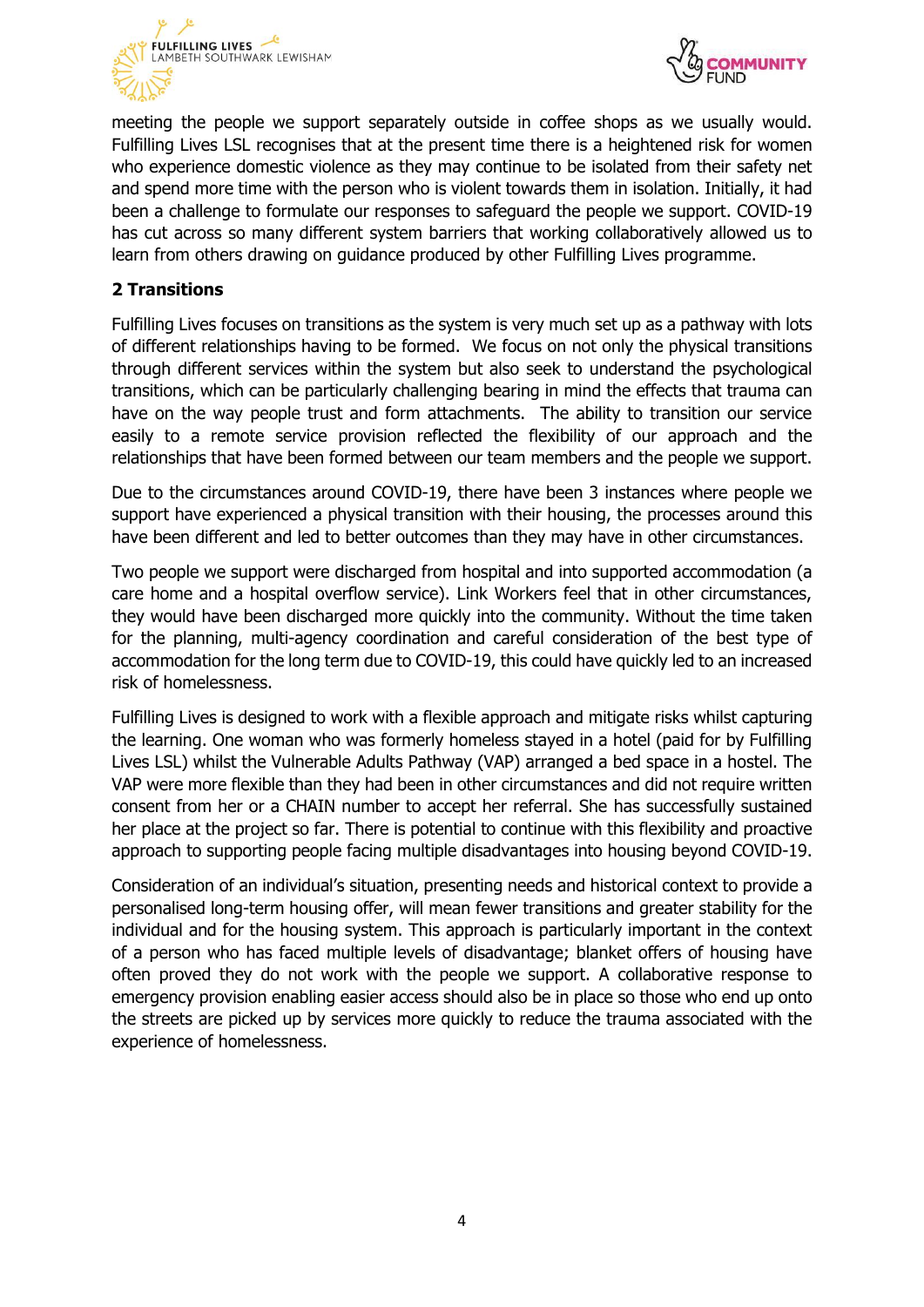



"It feels like they're being more flexible. I feel that I am being listened too, they are more involved and keeping in touch with me more than before. They should carry on like this, when this is over, they should pull their finger out".

### **3 System behaviour**

#### **3.1 Communication between services**

Fulfilling Lives LSL is designed to work with people who are often "falling through the gaps" then labelled with "being hard to reach". Virtual and remote working has enabled a greater level of contact between professionals who are coordinating with and contacting each other more.

Link Workers have felt that contact with services has improved and there have been more positive conversations, leading to a feeling that our team members are more included in the joint care of the people we support.

Overall, there is a feeling amongst Link Workers that services are working more effectively together and as such, more ongoing joined-up-work. They have said that other services have been more contactable via the telephone and have more time to talk – a view which has been echoed by the people we support. Similarly, GP assessments via telephone have been reported as being effective and supportive.

Fulfilling Lives LSL managed the risk in response to COVID-19 by focusing on how the situation poses a risk to the person, as opposed to a more traditional process of assessing how the person presents a risk; we saw evidence of this approach across services too. A fresh collaborative approach became evident with a willingness to support a positive risk management process. A good example of this is in response to a maintenance issue experienced by one woman that we support. Before COVID-19 there had been difficulties with organising essential maintenance work at her flat due to services labelling her as 'high risk'. During the lockdown period, there was a further need for maintenance work to help keep her safe. While this may have posed a problem in the past, increased communication and escalations of shared concern between services, with the heightened awareness of the most vulnerable in society during this time, allowed there to be shared understanding of the need to respond and get the work done, despite the challenges posed by COVID-19.

Fulfilling Lives LSL is funded by The National Lottery Community Fund and is therefore not a traditionally commissioned service. We are aware that communication and crisis management often takes place amongst and within pathways of commissioned services, which may leave blind spots when bringing together a collective and coordinated approach across communities. We have responded to this by creating a series of simple guidance documents and resources to support responses to COVID-19 for several settings that have been shared across the lead organisations and the wider system. Internally, we have influenced and shaped the organisation's guidance with key themes from the programme, for example principles of coproduction. Externally, these guidance documents have been targeted at smaller organisations who may not have the resources to dedicate to this themselves internally and may not be part of the communications happening to provide guidance and support via traditional commissioning routes. However, we have had feedback from commissioned services across the sector and the wider system including health and colleagues in education. The volume of website hits has increased significantly since COVID-19. Resources can be found and are continually updated at<https://fulfillingliveslsl.london/covid-19>